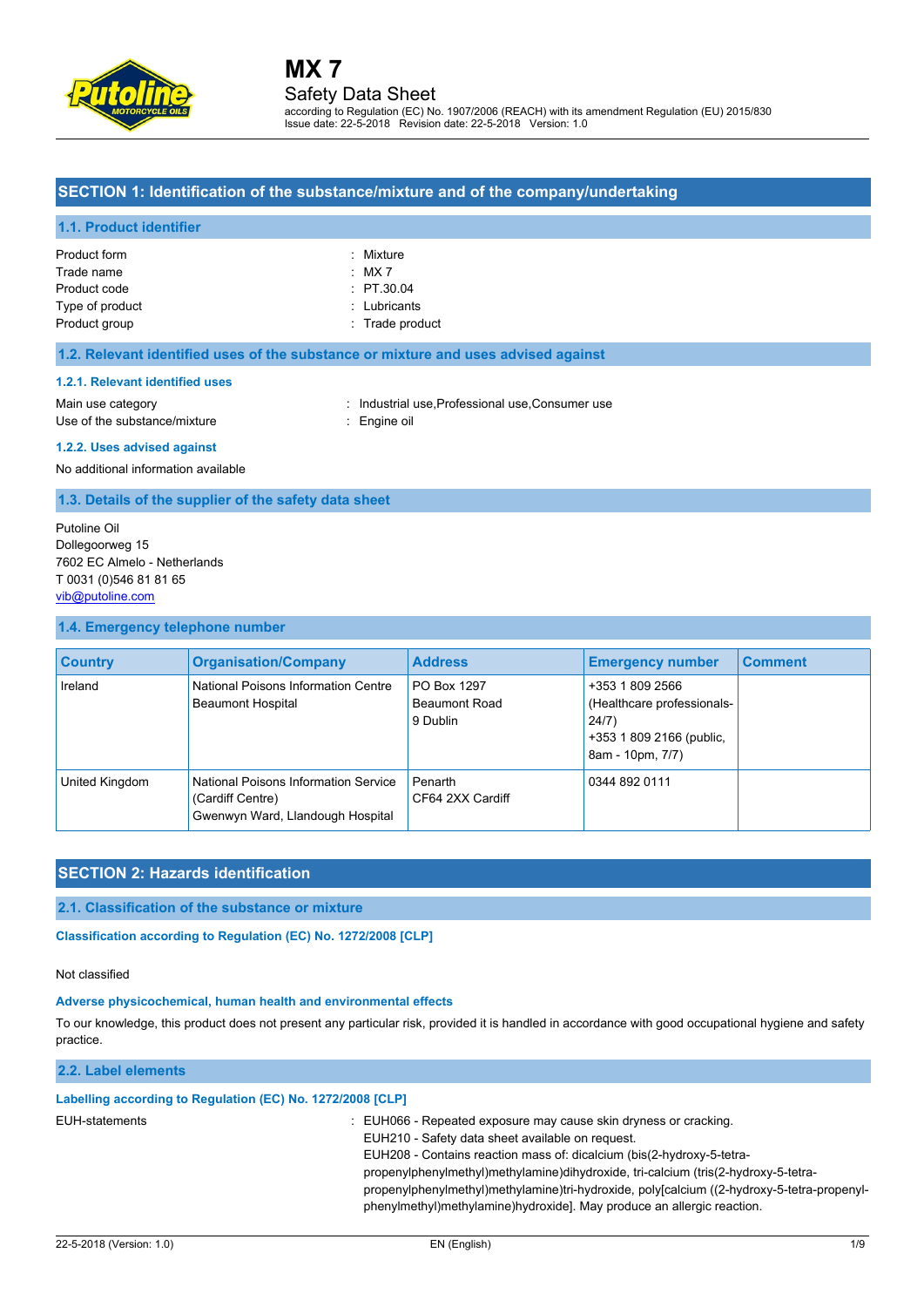### Safety Data Sheet

according to Regulation (EC) No. 1907/2006 (REACH) with its amendment Regulation (EU) 2015/830

#### **2.3. Other hazards**

#### No additional information available

#### **SECTION 3: Composition/information on ingredients**

#### **3.1. Substances**

#### Not applicable

#### **3.2. Mixtures**

Comments : Highly refined mineral oils and additives.

| <b>Name</b>                                                                                                                                                                                                                                                                           | <b>Product identifier</b>                                                          | $\frac{9}{6}$ | <b>Classification according to</b><br><b>Regulation (EC) No.</b><br>1272/2008 [CLP] |
|---------------------------------------------------------------------------------------------------------------------------------------------------------------------------------------------------------------------------------------------------------------------------------------|------------------------------------------------------------------------------------|---------------|-------------------------------------------------------------------------------------|
| Hydrocarbons, C11-C14, n-alkanes, isoalkanes,<br>cyclics, < 2% aromatics                                                                                                                                                                                                              | (EC-No.) 926-141-6<br>(REACH-no) 01-2119456620-43                                  | $25 - 50$     | Asp. Tox. 1, H304                                                                   |
| Amines, polyethylenepoly-, reaction products with<br>succinic anhydride polyisobutenyl derivatives                                                                                                                                                                                    | (CAS-No.) 84605-20-9<br>(EC-No.) 617-593-2                                         | $2.5 - 10$    | Aquatic Chronic 4, H413                                                             |
| reaction mass of: dicalcium (bis(2-hydroxy-5-tetra-<br>propenylphenylmethyl)methylamine)dihydroxide, tri-<br>calcium (tris(2-hydroxy-5-tetra-<br>propenylphenylmethyl)methylamine)tri-hydroxide,<br>poly[calcium ((2-hydroxy-5-tetra-propenyl-<br>phenylmethyl)methylamine)hydroxide] | (EC-No.) 420-470-4<br>(EC Index-No.) 020-003-00-0<br>(REACH-no) 01-0000016710-0001 | $0.1 - 2.5$   | Skin Irrit. 2, H315<br>Eye Irrit. 2, H319<br>Skin Sens. 1, H317                     |

Comments : The highly refined mineral oil contains <3% (w/w) DMSOextract, according to IP346.

Full text of H-statements: see section 16

| <b>SECTION 4: First aid measures</b>                                                                                                                                                     |                                                                                                                                                                                                                                                                                                                   |
|------------------------------------------------------------------------------------------------------------------------------------------------------------------------------------------|-------------------------------------------------------------------------------------------------------------------------------------------------------------------------------------------------------------------------------------------------------------------------------------------------------------------|
| 4.1. Description of first aid measures                                                                                                                                                   |                                                                                                                                                                                                                                                                                                                   |
| First-aid measures general<br>First-aid measures after inhalation<br>First-aid measures after skin contact<br>First-aid measures after eye contact<br>First-aid measures after ingestion | : If you feel unwell, seek medical advice (show the label where possible).<br>: Remove person to fresh air and keep comfortable for breathing.<br>: Wash skin with plenty of water.<br>: Rinse eyes with water as a precaution.<br>: Call a poison center or a doctor if you feel unwell. Do not induce vomiting. |
| 4.2. Most important symptoms and effects, both acute and delayed                                                                                                                         |                                                                                                                                                                                                                                                                                                                   |
| Symptoms/effects<br>Symptoms/effects after skin contact<br>Symptoms/effects after ingestion                                                                                              | : No additional information available. Not expected to present a significant hazard under<br>anticipated conditions of normal use.<br>: Repeated exposure may cause skin dryness or cracking.<br>: May result in aspiration into the lungs, causing chemical pneumonia.                                           |

#### **4.3. Indication of any immediate medical attention and special treatment needed**

Treat symptomatically.

| <b>SECTION 5: Firefighting measures</b>                        |                                                                                        |
|----------------------------------------------------------------|----------------------------------------------------------------------------------------|
| 5.1. Extinguishing media                                       |                                                                                        |
| Suitable extinguishing media<br>Unsuitable extinguishing media | : Water spray. Dry powder. Foam. Carbon dioxide.<br>: Do not use a heavy water stream. |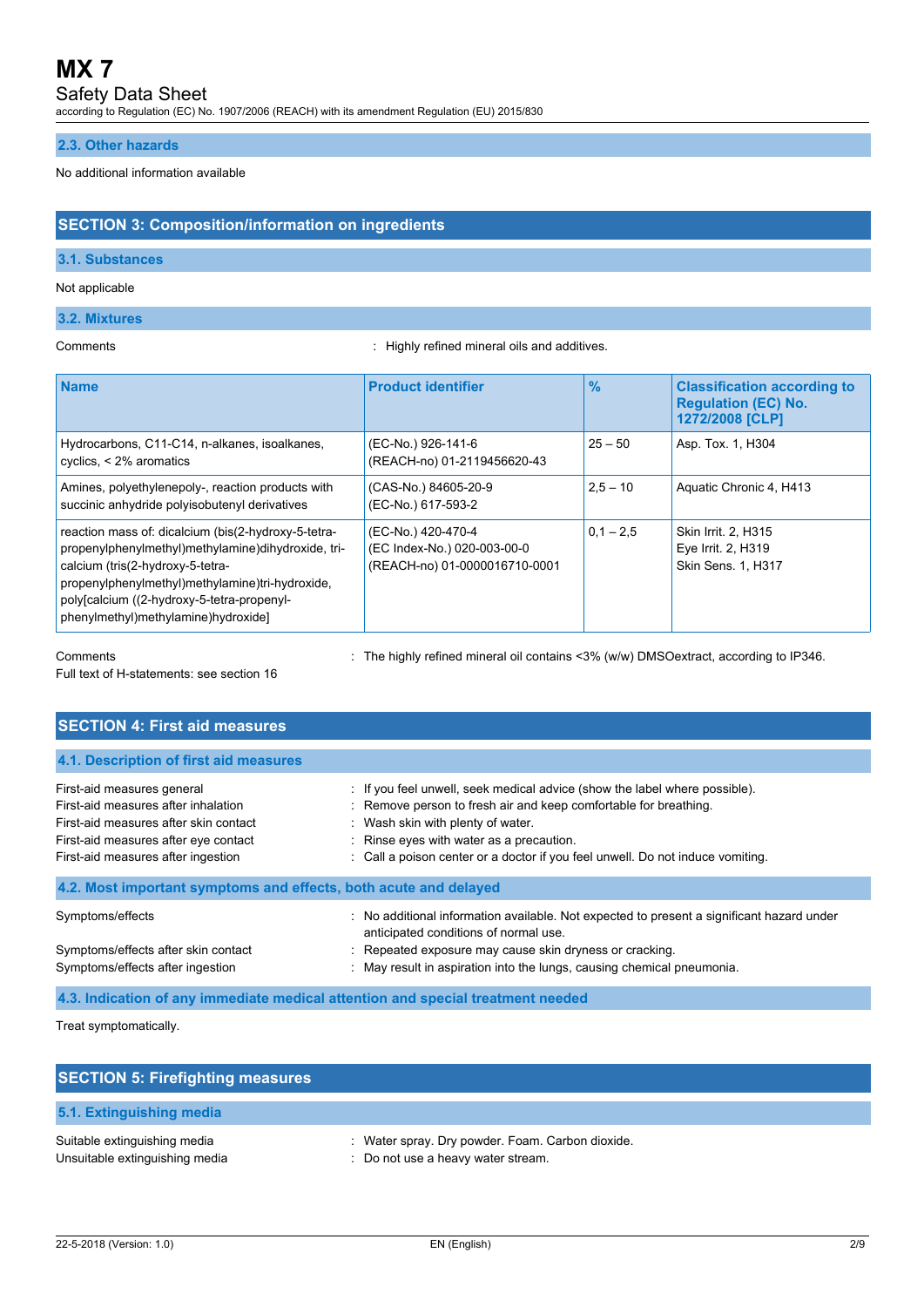Safety Data Sheet

according to Regulation (EC) No. 1907/2006 (REACH) with its amendment Regulation (EU) 2015/830

| 5.2. Special hazards arising from the substance or mixture      |                                                                                                                                                            |  |  |
|-----------------------------------------------------------------|------------------------------------------------------------------------------------------------------------------------------------------------------------|--|--|
| Fire hazard<br>Hazardous decomposition products in case of fire | : Combustible liquid.<br>: Toxic fumes may be released. Incomplete combustion releases dangerous carbon<br>monoxide, carbon dioxide and other toxic gases. |  |  |
| 5.3. Advice for firefighters                                    |                                                                                                                                                            |  |  |
| Protection during firefighting                                  | : Do not attempt to take action without suitable protective equipment. Self-contained<br>breathing apparatus. Complete protective clothing.                |  |  |

| <b>SECTION 6: Accidental release measures</b>                            |                                                                                                                                                              |  |  |
|--------------------------------------------------------------------------|--------------------------------------------------------------------------------------------------------------------------------------------------------------|--|--|
| 6.1. Personal precautions, protective equipment and emergency procedures |                                                                                                                                                              |  |  |
| 6.1.1. For non-emergency personnel                                       |                                                                                                                                                              |  |  |
| Emergency procedures                                                     | : Ventilate spillage area.                                                                                                                                   |  |  |
| 6.1.2. For emergency responders                                          |                                                                                                                                                              |  |  |
| Protective equipment                                                     | Do not attempt to take action without suitable protective equipment. For further information<br>refer to section 8: "Exposure controls/personal protection". |  |  |
| <b>6.2. Environmental precautions</b>                                    |                                                                                                                                                              |  |  |
| Avoid release to the environment.                                        |                                                                                                                                                              |  |  |
| 6.3. Methods and material for containment and cleaning up                |                                                                                                                                                              |  |  |
| Methods for cleaning up<br>Other information                             | Take up liquid spill into absorbent material.<br>Dispose of materials or solid residues at an authorized site.                                               |  |  |
| 6.4. Reference to other sections                                         |                                                                                                                                                              |  |  |

For further information refer to section 13.

| <b>SECTION 7: Handling and storage</b>                            |                                                                                                                                                                                                          |
|-------------------------------------------------------------------|----------------------------------------------------------------------------------------------------------------------------------------------------------------------------------------------------------|
| 7.1. Precautions for safe handling                                |                                                                                                                                                                                                          |
| Precautions for safe handling<br>Hygiene measures                 | : Provide good ventilation in process area to prevent formation of vapour.<br>: Wash hands and other exposed areas with mild soap and water before eating, drinking or<br>smoking and when leaving work. |
| 7.2. Conditions for safe storage, including any incompatibilities |                                                                                                                                                                                                          |
| Storage conditions                                                | : Keep container closed when not in use. Keep in a cool, well-ventilated place away from<br>heat.                                                                                                        |
| Storage temperature                                               | : $0-40$ °C                                                                                                                                                                                              |
| 7.3. Specific end use(s)                                          |                                                                                                                                                                                                          |

No additional information available

| <b>SECTION 8: Exposure controls/personal protection</b>                                                                                                    |                                                       |  |
|------------------------------------------------------------------------------------------------------------------------------------------------------------|-------------------------------------------------------|--|
| 8.1. Control parameters                                                                                                                                    |                                                       |  |
| <b>MX7</b>                                                                                                                                                 |                                                       |  |
| <b>EU - Occupational Exposure Limits</b>                                                                                                                   |                                                       |  |
| Exposure limits/standards for materials that can be<br>formed when handling this product. When<br>mists/aerosols can occur the following is<br>recommended | 5 mg/m <sup>3</sup> - ACGIH TLV (inhalable fraction). |  |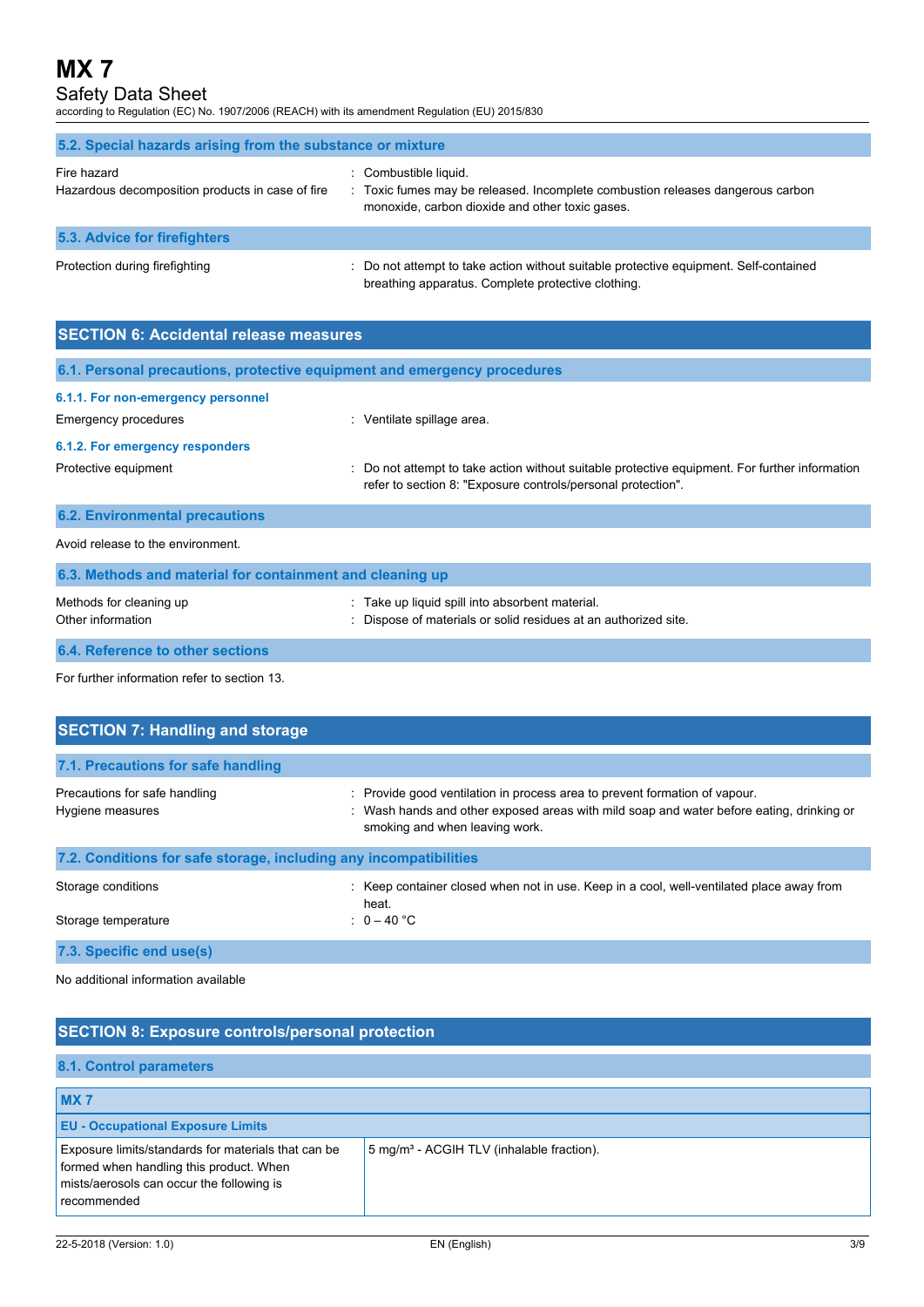## Safety Data Sheet

according to Regulation (EC) No. 1907/2006 (REACH) with its amendment Regulation (EU) 2015/830

#### **8.2. Exposure controls**

#### **Appropriate engineering controls:**

Ensure good ventilation of the work station.

## **Materials for protective clothing:** Wear suitable protective clothing

| <b>Hand protection:</b>  |                      |                        |                |                    |                   |
|--------------------------|----------------------|------------------------|----------------|--------------------|-------------------|
| <b>Protective gloves</b> |                      |                        |                |                    |                   |
| Type                     | <b>Material</b>      | Permeation             | Thickness (mm) | <b>Penetration</b> | <b>Standard</b>   |
| Reusable gloves          | Nitrile rubber (NBR) | $6$ ( $>$ 480 minutes) | $\ge 0.35$     |                    | <b>EN ISO 374</b> |

| <b>Eye protection:</b> |                |                        |                 |
|------------------------|----------------|------------------------|-----------------|
| Safety glasses         |                |                        |                 |
| Type                   | Use            | <b>Characteristics</b> | <b>Standard</b> |
| Safety glasses         | <b>Droplet</b> | clear                  | EN 166          |

## **Skin and body protection:** Wear suitable protective clothing

#### **Respiratory protection:**

In case of insufficient ventilation, wear suitable respiratory equipment

#### **Personal protective equipment symbol(s):**



#### **Environmental exposure controls:** Avoid release to the environment.

#### **SECTION 9: Physical and chemical properties**

## **9.1. Information on basic physical and chemical properties**

| Physical state                             | : Liguid                                      |
|--------------------------------------------|-----------------------------------------------|
| Colour                                     | $:$ Blue.                                     |
| Odour                                      | : characteristic.                             |
| Odour threshold                            | : No data available                           |
| рH                                         | : No data available                           |
| Relative evaporation rate (butylacetate=1) | : No data available                           |
| Melting point                              | $:$ Not applicable                            |
| Freezing point                             | $\therefore$ -36 °C - ASTM D5950 (pour point) |
| Boiling point                              | : No data available                           |
| Flash point                                | $: 78 °C$ - ASTM D93 (PM)                     |
| Auto-ignition temperature                  | : No data available                           |
| Decomposition temperature                  | : No data available                           |
| Flammability (solid, gas)                  | $:$ Not applicable                            |
| Vapour pressure                            | : No data available                           |
| Relative vapour density at 20 °C           | : No data available                           |
| Relative density                           | : No data available                           |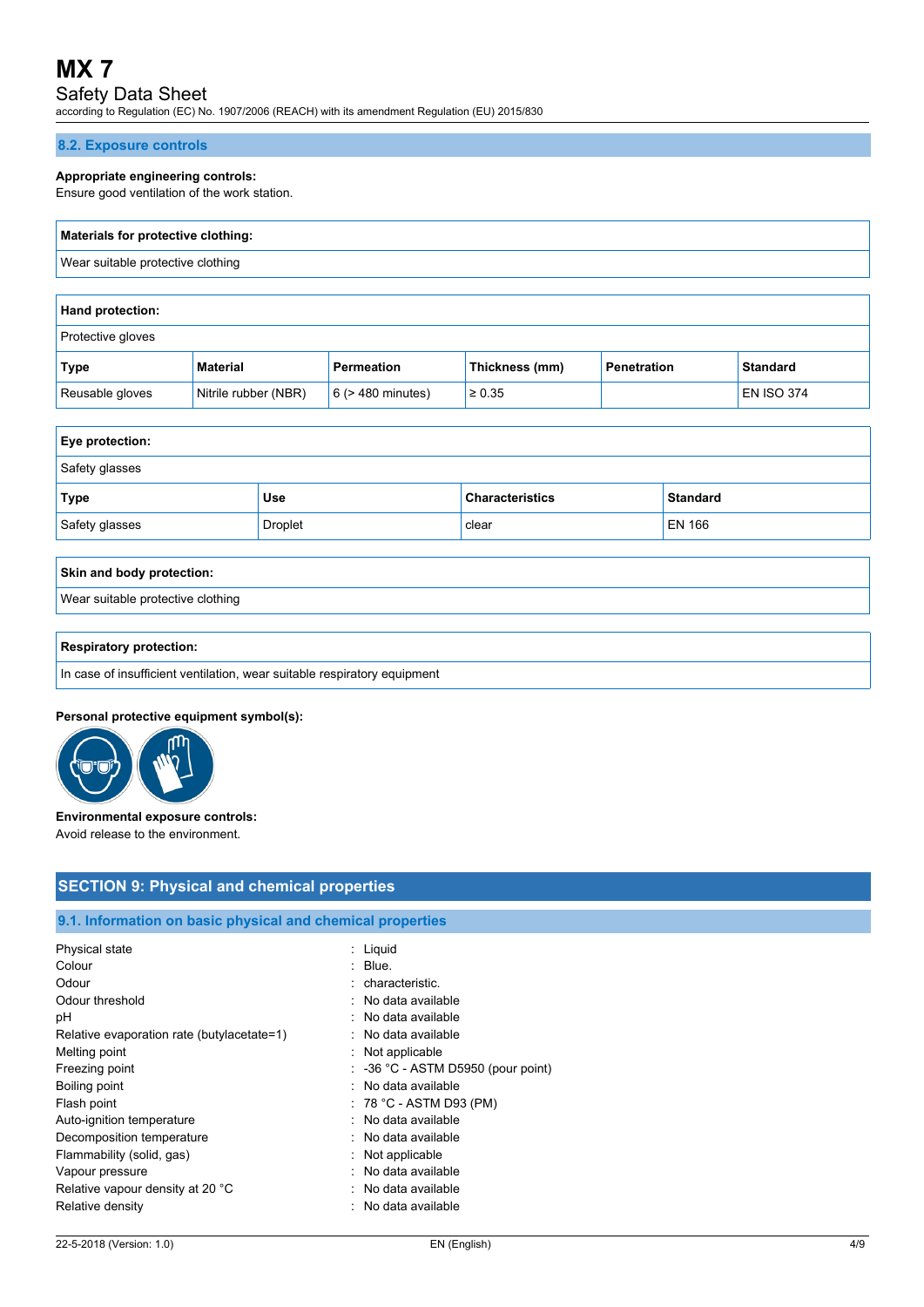## Safety Data Sheet

according to Regulation (EC) No. 1907/2006 (REACH) with its amendment Regulation (EU) 2015/830

| Density<br>Solubility<br>Partition coefficient n-octanol/water (Log Pow)<br>Viscosity, kinematic<br>Viscosity, dynamic<br>Explosive properties<br>Oxidising properties | : $0,871$ kg/l (15 °C) - ASTM D4052<br>: Water: Practically not miscible.<br>: No data available<br>: 44 mm <sup>2</sup> /s (40 °C) - ASTM D7279<br>: No data available<br>: Presents no particular fire or explosion hazard.<br>: No data available |
|------------------------------------------------------------------------------------------------------------------------------------------------------------------------|------------------------------------------------------------------------------------------------------------------------------------------------------------------------------------------------------------------------------------------------------|
| <b>Explosive limits</b>                                                                                                                                                | : No data available                                                                                                                                                                                                                                  |
| 9.2. Other information                                                                                                                                                 |                                                                                                                                                                                                                                                      |

### VOC content  $\qquad \qquad : \qquad 0 \%$

### **SECTION 10: Stability and reactivity**

#### **10.1. Reactivity**

The product is non-reactive under normal conditions of use, storage and transport.

**10.2. Chemical stability**

Stable under normal conditions.

**10.3. Possibility of hazardous reactions**

No dangerous reactions known under normal conditions of use. Reacts violently with (strong) oxidizers.

**10.4. Conditions to avoid**

None under recommended storage and handling conditions (see section 7).

**10.5. Incompatible materials**

No additional information available

**10.6. Hazardous decomposition products**

No decomposition if stored normally.

### **SECTION 11: Toxicological information**

#### **11.1. Information on toxicological effects**

| Acute toxicity (oral)       | : Not classified |
|-----------------------------|------------------|
| Acute toxicity (dermal)     | : Not classified |
| Acute toxicity (inhalation) | : Not classified |

| Hydrocarbons, C11-C14, n-alkanes, isoalkanes, cyclics, < 2% aromatics |                                                         |  |
|-----------------------------------------------------------------------|---------------------------------------------------------|--|
| LD50 oral rat                                                         | > 5000 mg/kg bodyweight (OECD 401 method)               |  |
| LD50 dermal rabbit                                                    | > 5000 mg/kg bodyweight 24h - (OECD 402 method)         |  |
| LC50 inhalation rat (mg/l)                                            | > 5000 mg/m <sup>3</sup> 8h - vapours (OECD 403 method) |  |
| Skin corrosion/irritation                                             | : Not classified                                        |  |
| Serious eye damage/irritation                                         | : Not classified                                        |  |
| Respiratory or skin sensitisation                                     | : Not classified                                        |  |
| Germ cell mutagenicity                                                | : Not classified                                        |  |
| Carcinogenicity                                                       | : Not classified                                        |  |
| Reproductive toxicity                                                 | : Not classified                                        |  |
| STOT-single exposure                                                  | : Not classified                                        |  |
| STOT-repeated exposure                                                | : Not classified                                        |  |
|                                                                       |                                                         |  |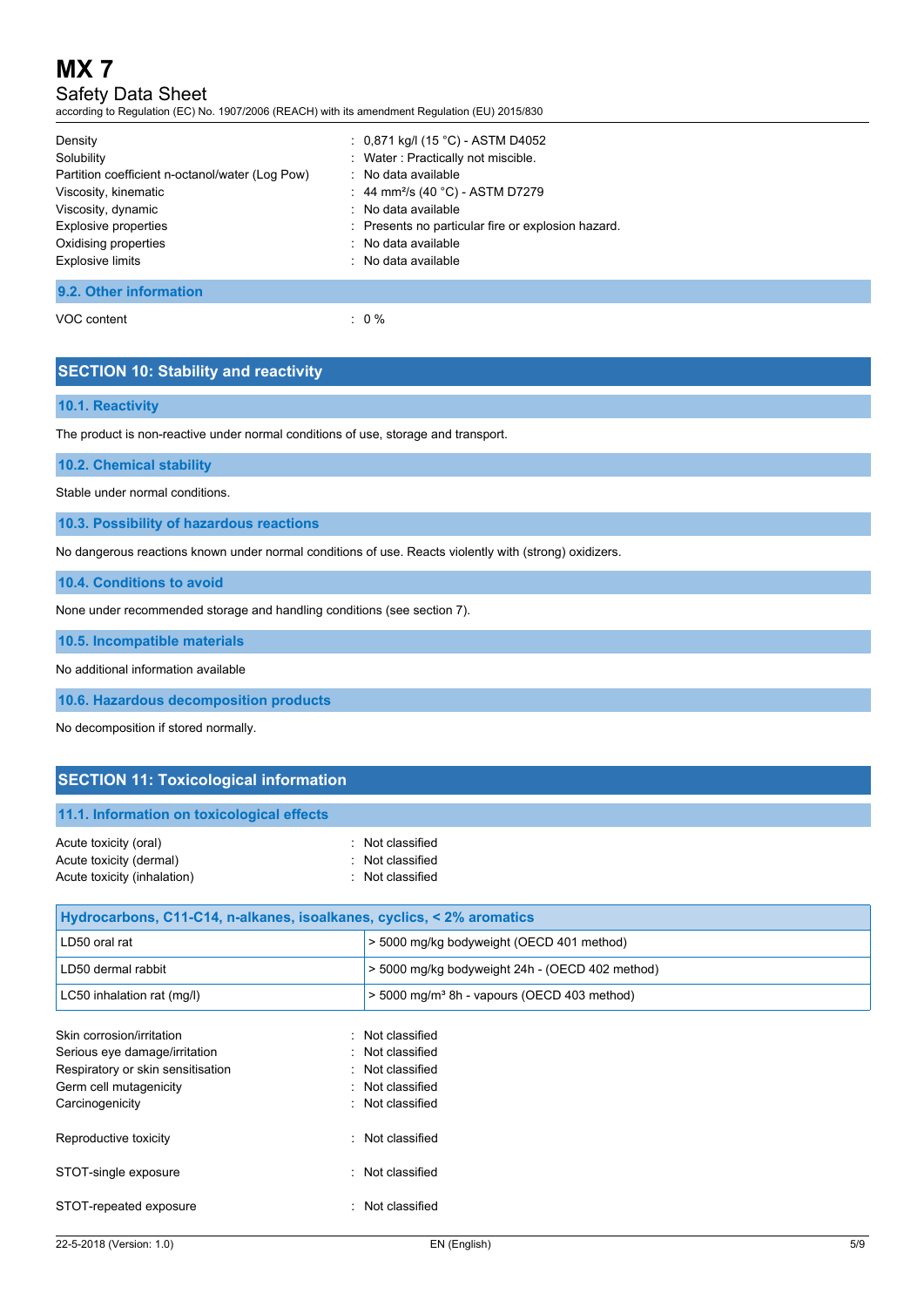## Safety Data Sheet

according to Regulation (EC) No. 1907/2006 (REACH) with its amendment Regulation (EU) 2015/830

| Aspiration hazard    | : Not classified                           |
|----------------------|--------------------------------------------|
| MX <sub>7</sub>      |                                            |
| Viscosity, kinematic | 44 mm <sup>2</sup> /s (40 °C) - ASTM D7279 |
|                      |                                            |

| <b>SECTION 12: Ecological information</b>                                                                                                        |                                                                                                                                                                  |
|--------------------------------------------------------------------------------------------------------------------------------------------------|------------------------------------------------------------------------------------------------------------------------------------------------------------------|
| 12.1. Toxicity                                                                                                                                   |                                                                                                                                                                  |
| Ecology - general<br>Hazardous to the aquatic environment, short-term<br>(acute)<br>Hazardous to the aquatic environment, long-term<br>(chronic) | : The product is not considered harmful to aquatic organisms nor to cause long-term adverse<br>effects in the environment.<br>Not classified<br>: Not classified |
| Hydrocarbons, C11-C14, n-alkanes, isoalkanes, cyclics, < 2% aromatics                                                                            |                                                                                                                                                                  |
| LC50 fish                                                                                                                                        | > 1000 mg/l (OECD 203 method)                                                                                                                                    |
| EC50 Daphnia                                                                                                                                     | > 1000 mg/l (OECD 202 method)                                                                                                                                    |
| EC50 72h algae (1)                                                                                                                               | > 1000 mg/l (OECD 201 method)                                                                                                                                    |
| NOEC chronic crustacea                                                                                                                           | 1,22 g/l (21d)                                                                                                                                                   |
| NOEC chronic algae                                                                                                                               | 1000 mg/l (OECD 201 method)                                                                                                                                      |
| 12.2. Persistence and degradability                                                                                                              |                                                                                                                                                                  |
| Hydrocarbons, C11-C14, n-alkanes, isoalkanes, cyclics, < 2% aromatics                                                                            |                                                                                                                                                                  |
| Biodegradation                                                                                                                                   | 69 % (28d) (OECD 301F method)                                                                                                                                    |
| 12.3. Bioaccumulative potential                                                                                                                  |                                                                                                                                                                  |
| No additional information available                                                                                                              |                                                                                                                                                                  |
| 12.4. Mobility in soil                                                                                                                           |                                                                                                                                                                  |
| No additional information available                                                                                                              |                                                                                                                                                                  |
| 12.5. Results of PBT and vPvB assessment                                                                                                         |                                                                                                                                                                  |
| No additional information available                                                                                                              |                                                                                                                                                                  |
| 12.6. Other adverse effects                                                                                                                      |                                                                                                                                                                  |
| No additional information available                                                                                                              |                                                                                                                                                                  |

| <b>SECTION 13: Disposal considerations</b>                                      |                                                                                                                                                            |
|---------------------------------------------------------------------------------|------------------------------------------------------------------------------------------------------------------------------------------------------------|
| 13.1. Waste treatment methods                                                   |                                                                                                                                                            |
| Waste treatment methods                                                         | : Do not allow into drains or water courses. Dispose of contents/container in accordance with<br>licensed collector's sorting instructions.                |
| Product/Packaging disposal recommendations<br>European List of Waste (LoW) code | : Dispose in a safe manner in accordance with local/national regulations.<br>: 13 02 05* - mineral-based non-chlorinated engine, gear and lubricating oils |

## **SECTION 14: Transport information**

In accordance with ADR / RID / IMDG / IATA / ADN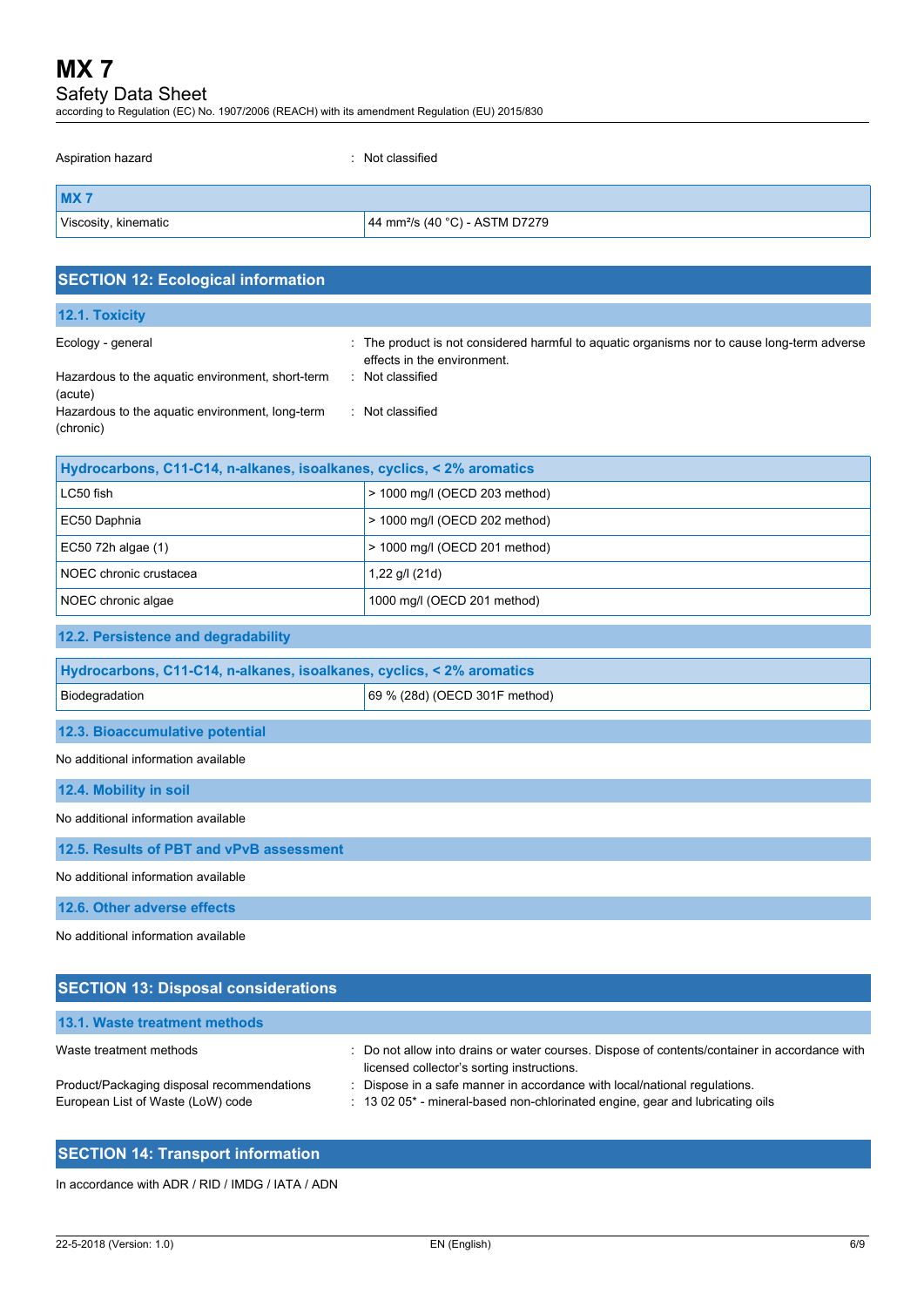## Safety Data Sheet

according to Regulation (EC) No. 1907/2006 (REACH) with its amendment Regulation (EU) 2015/830

| <b>ADR</b>                             | <b>IMDG</b>    | <b>IATA</b>    | <b>ADN</b>     | <b>RID</b>     |
|----------------------------------------|----------------|----------------|----------------|----------------|
| 14.1. UN number                        |                |                |                |                |
| Not applicable                         | Not applicable | Not applicable | Not applicable | Not applicable |
| 14.2. UN proper shipping name          |                |                |                |                |
| Not applicable                         | Not applicable | Not applicable | Not applicable | Not applicable |
| 14.3. Transport hazard class(es)       |                |                |                |                |
| Not applicable                         | Not applicable | Not applicable | Not applicable | Not applicable |
| 14.4. Packing group                    |                |                |                |                |
| Not applicable                         | Not applicable | Not applicable | Not applicable | Not applicable |
| 14.5. Environmental hazards            |                |                |                |                |
| Not applicable                         | Not applicable | Not applicable | Not applicable | Not applicable |
| No supplementary information available |                |                |                |                |

#### **14.6. Special precautions for user**

**Overland transport** Not applicable **Transport by sea** Not applicable **Air transport** Not applicable **Inland waterway transport** Not applicable **Rail transport** Not applicable

**14.7. Transport in bulk according to Annex II of Marpol and the IBC Code**

Not applicable

### **SECTION 15: Regulatory information**

**15.1. Safety, health and environmental regulations/legislation specific for the substance or mixture**

#### **15.1.1. EU-Regulations**

Contains no REACH substances with Annex XVII restrictions

Contains no substance on the REACH candidate list

Contains no REACH Annex XIV substances

Contains no substance subject to Regulation (EU) No 649/2012 of the European Parliament and of the Council of 4 July 2012 concerning the export and import of hazardous chemicals.

Contains no substance subject to Regulation (EU) No 2019/1021 of the European Parliament and of the Council of 20 June 2019 on persistent organic pollutants

VOC content : 0 %

#### **15.1.2. National regulations**

No additional information available

**15.2. Chemical safety assessment**

No chemical safety assessment has been carried out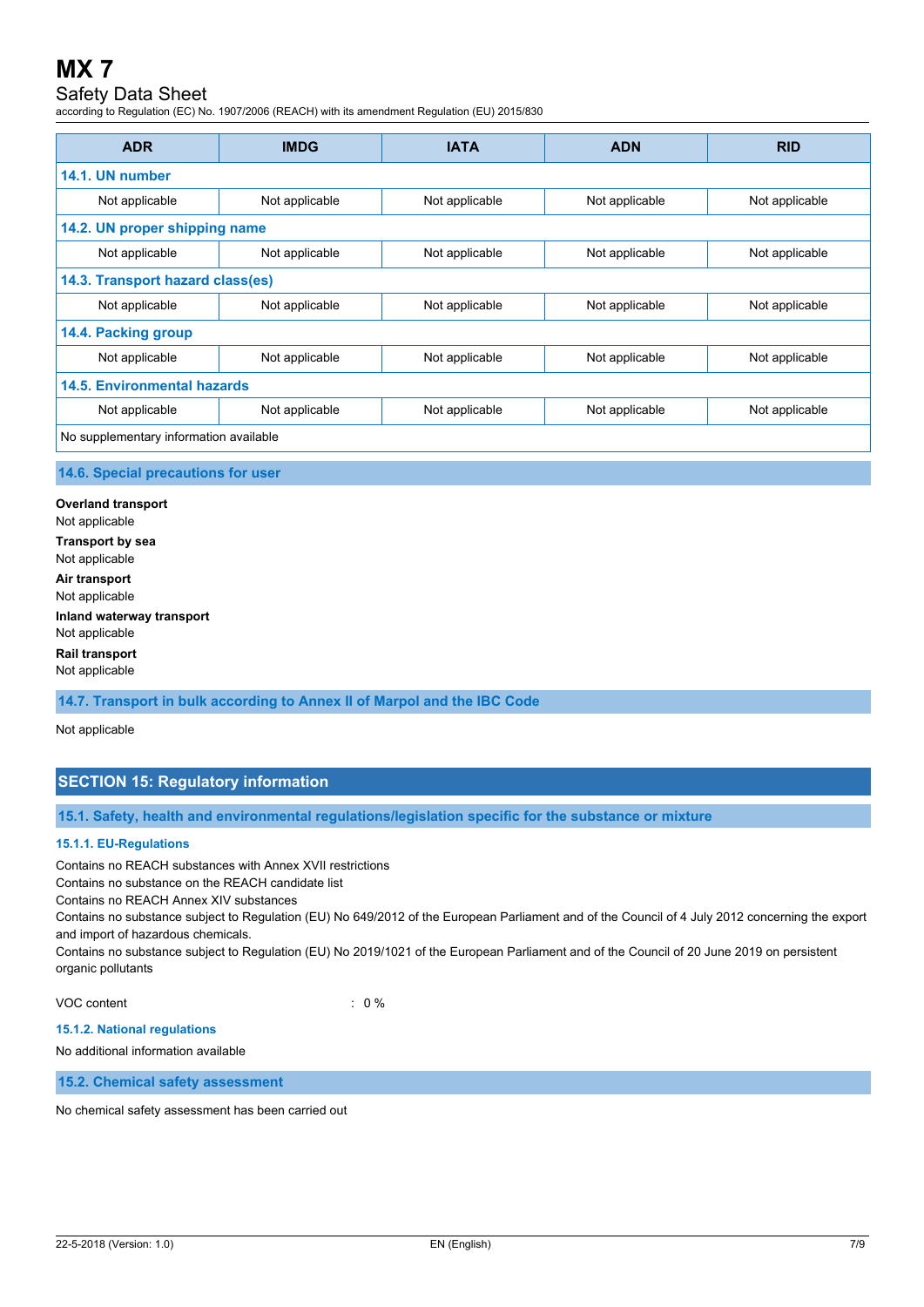## Safety Data Sheet

according to Regulation (EC) No. 1907/2006 (REACH) with its amendment Regulation (EU) 2015/830

## **SECTION 16: Other information**

| <b>Abbreviations and acronyms:</b> |                                                                                                   |
|------------------------------------|---------------------------------------------------------------------------------------------------|
| <b>ADN</b>                         | European Agreement concerning the International Carriage of Dangerous Goods by Inland Waterways   |
| <b>ADR</b>                         | European Agreement concerning the International Carriage of Dangerous Goods by Road               |
| <b>ATE</b>                         | <b>Acute Toxicity Estimate</b>                                                                    |
| <b>BCF</b>                         | <b>Bioconcentration factor</b>                                                                    |
| <b>CLP</b>                         | Classification Labelling Packaging Regulation; Regulation (EC) No 1272/2008                       |
| <b>DMEL</b>                        | Derived Minimal Effect level                                                                      |
| <b>DNEL</b>                        | Derived-No Effect Level                                                                           |
| <b>EC50</b>                        | Median effective concentration                                                                    |
| <b>IARC</b>                        | International Agency for Research on Cancer                                                       |
| <b>IATA</b>                        | International Air Transport Association                                                           |
| <b>IMDG</b>                        | International Maritime Dangerous Goods                                                            |
| <b>LC50</b>                        | Median lethal concentration                                                                       |
| LD50                               | Median lethal dose                                                                                |
| <b>LOAEL</b>                       | Lowest Observed Adverse Effect Level                                                              |
| <b>NOAEC</b>                       | No-Observed Adverse Effect Concentration                                                          |
| <b>NOAEL</b>                       | No-Observed Adverse Effect Level                                                                  |
| <b>NOEC</b>                        | No-Observed Effect Concentration                                                                  |
| <b>OECD</b>                        | Organisation for Economic Co-operation and Development                                            |
| <b>PBT</b>                         | Persistent Bioaccumulative Toxic                                                                  |
| PNEC                               | <b>Predicted No-Effect Concentration</b>                                                          |
| <b>REACH</b>                       | Registration, Evaluation, Authorisation and Restriction of Chemicals Regulation (EC) No 1907/2006 |
| <b>RID</b>                         | Regulations concerning the International Carriage of Dangerous Goods by Rail                      |
| vPvB                               | Very Persistent and Very Bioaccumulative                                                          |

| Full text of H- and EUH-statements: |                                                                   |
|-------------------------------------|-------------------------------------------------------------------|
| Aquatic Chronic 4                   | Hazardous to the aquatic environment - Chronic Hazard, Category 4 |
| Asp. Tox. 1                         | Aspiration hazard, Category 1                                     |
| EUH066                              |                                                                   |
| Eye Irrit. 2                        | Serious eye damage/eye irritation, Category 2                     |
| Skin Irrit. 2                       | Skin corrosion/irritation, Category 2                             |
| Skin Sens. 1                        | Skin sensitisation, Category 1                                    |
| H304                                | May be fatal if swallowed and enters airways.                     |
| H315                                | Causes skin irritation.                                           |
| H317                                | May cause an allergic skin reaction.                              |
| H319                                | Causes serious eye irritation.                                    |
| H413                                | May cause long lasting harmful effects to aquatic life.           |
| <b>EUH066</b>                       | Repeated exposure may cause skin dryness or cracking.             |